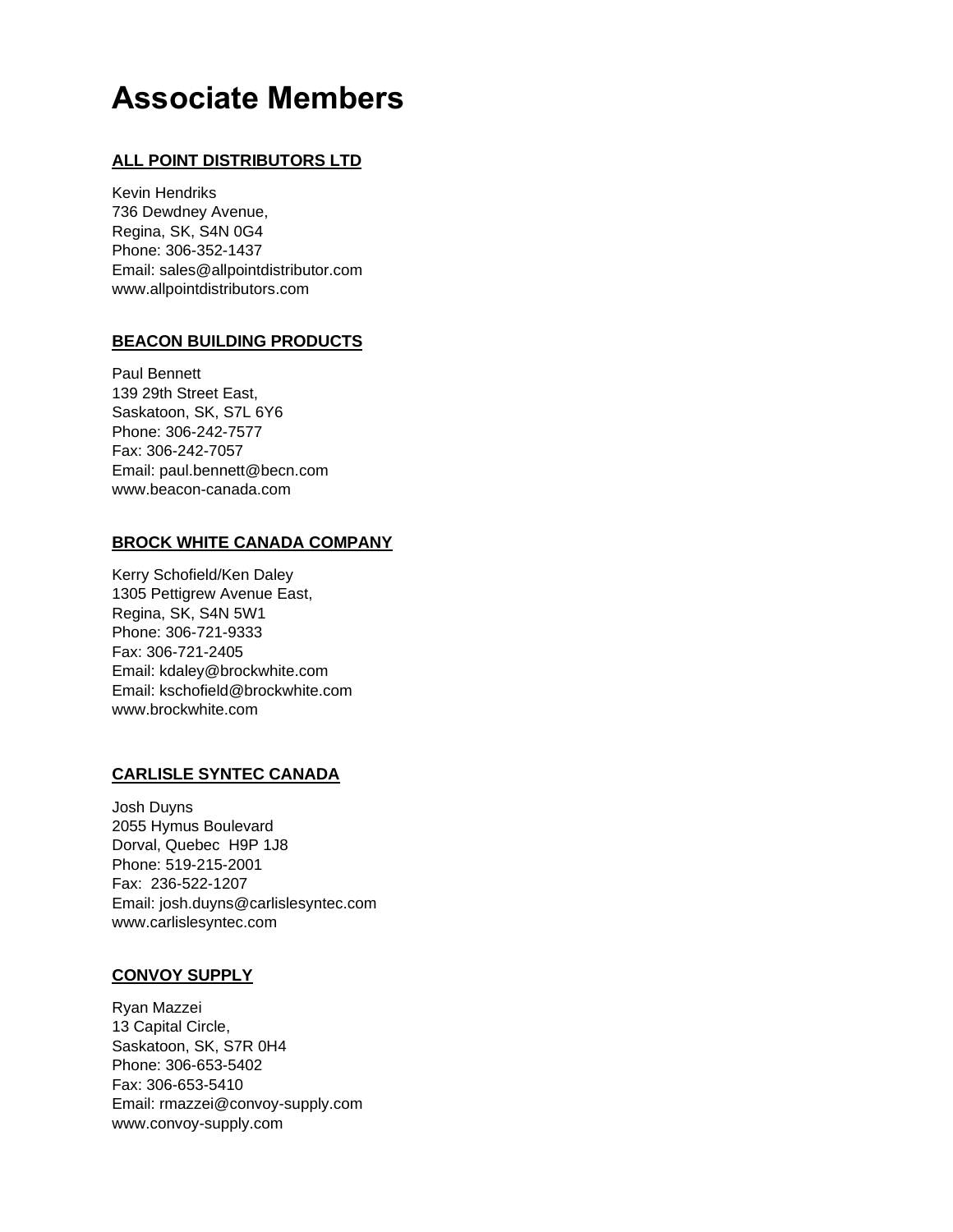## **FIRESTONE BUILDING PRODUCTS**

Larry Shoesmith 6509 Airport Road, Mississauga, ON, L4V 1S7 Phone: 403-251-5593 Fax: 403-251-5597 Email: [larry@pilotgroup.ca](mailto:larry@pilotgroup.ca) www.firestonebp.ca

## **GARLAND CANADA INC**

Marisa Rea/Richard Lucid 209 Carrier Drive, Toronto, Ont, M9W 5Y8 Phone: 416-747-7995 Fax: 416-747-1980 Email: [rea@garlandcanada.com](mailto:rea@garlandcanada.com) [www.garlandcanada.com](http://www.garlandcanada.com/)

## **IKO SALES LTD.**

Derek Green 80 Stafford Drive, Brampton, On, L6W 1L4 Phone: 306-203-3887 Fax: 306-653-1963 Email: [derek.green@iko.com](mailto:Josh.Dewey@IKO.com) [www.Iko.com](http://www.iko.com/)

## **INLAND AGGREGATES LIMITED**

Devin Rushton 300 10th Avenue East, Regina, SK, S4P 3W5 Phone: 306-781-4566 Fax: 306-781-4376 Email: [drushton@lehighcement.com](mailto:drushton@lehighcement.com) [www.inlandcanada.com](http://www.inlandcanada.com/)

## **MSL LOUISEVILLE FIBERBOARD**

Alec Kevorkian 161 rue St-Paul CP 38, Louiseville, Quebec, J5V 2G9 Phone: 514-241-3222 Fax: 819-228-3393 Email: akevorkia[n@mslfibre.com](mailto:kchristiansen@materiauxspecl.com) [www.mslfibre.com](http://www.mslfibre.com/)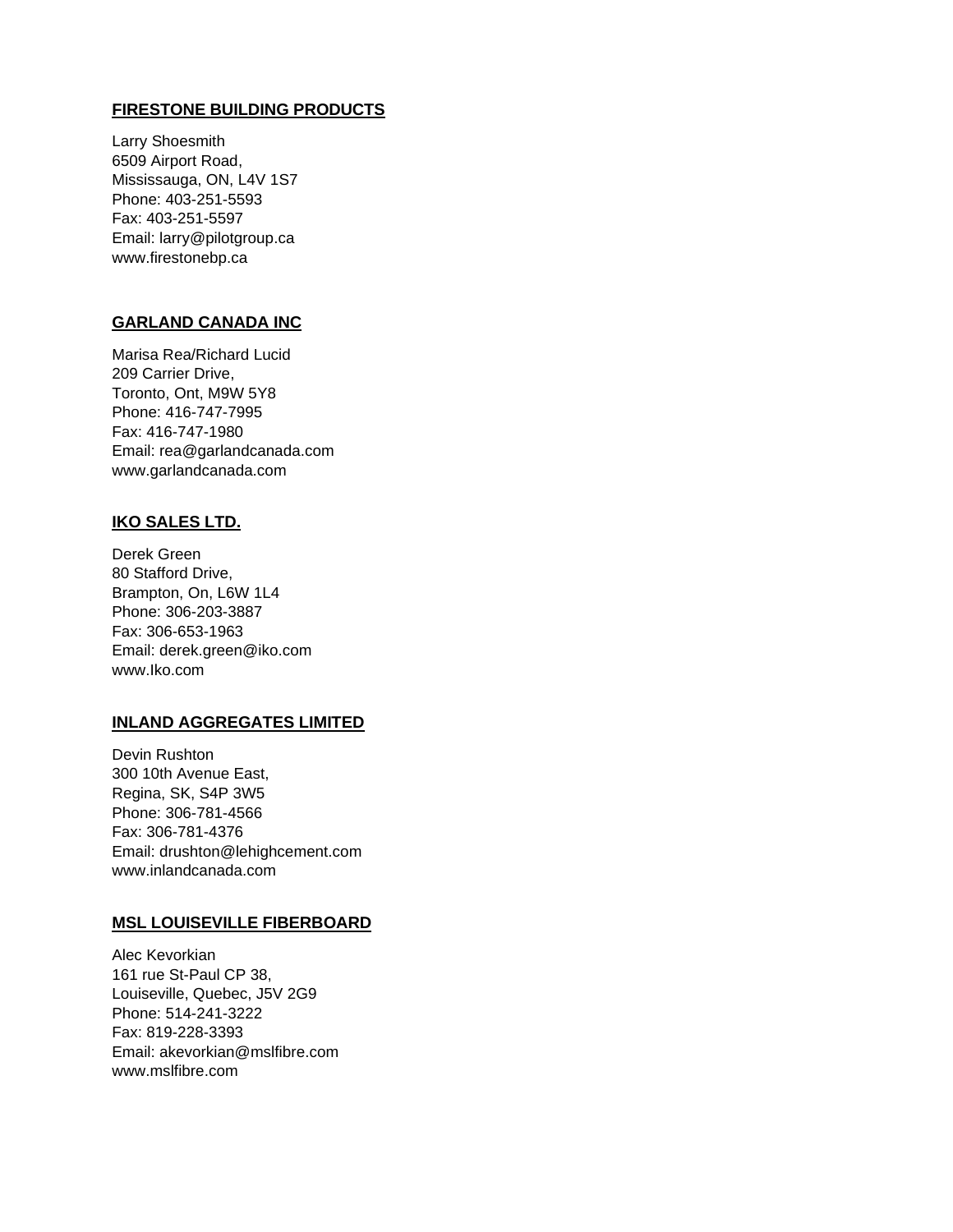## **NORTHERN STRANDS LTD**

Dayna Taylor PO Box 7799, Saskatoon, Sask, S7K 4R5 Phone: 306-242-7073 Fax: 306-934-2920 Email: dperrin@northernstrands.com www.northernstrands.com

## **PLASTI-FAB LTD.**

Neil Henrikson / Peter Bzowy 859 57th Street East, Saskatoon, SK, S7K 5Z2 Phone: 888-446-5377 Fax: 306-934-2412 Email: [nhenrikson@plastifab.com](mailto:nhenrikson@plastifab.com) [www.plastifab.com](http://www.plastifab.com/)

#### **POLYGLASS USA INC**

Robert Kaethler 508 – 151 – 10090 152nd Street, Surrey, BC V3R 8X8 Phone: 604-671-6546 Email: [rkaethler@polyglass.com](mailto:chris.cameron@convoy-supply.com) [www.polyglass.ca](http://www.convoy-supply.com/)

#### **ROOFMART PRAIRIES LTD.**

Bart Draper 38149 Highway 12, Saskatoon, SK, S7K 3J7 Phone: 306-931-1001 Fax: 306-934-8865 Email: [bart.draper@roofmart.ca](mailto:bart.draper@roofmart.ca) [www.roofmart.ca](http://www.roofmart.ca/)

#### **SOPREMA INC**

Shawn Mooney / Cameron Brown 10-3935 Arthur Rose Avenue, Saskatoon, SK, S7P 0H8 Phone: 306-651-2847 Fax: 306-651-2649 Email: smooney@soprema.ca [www.soprema.ca](http://www.soprema.ca/)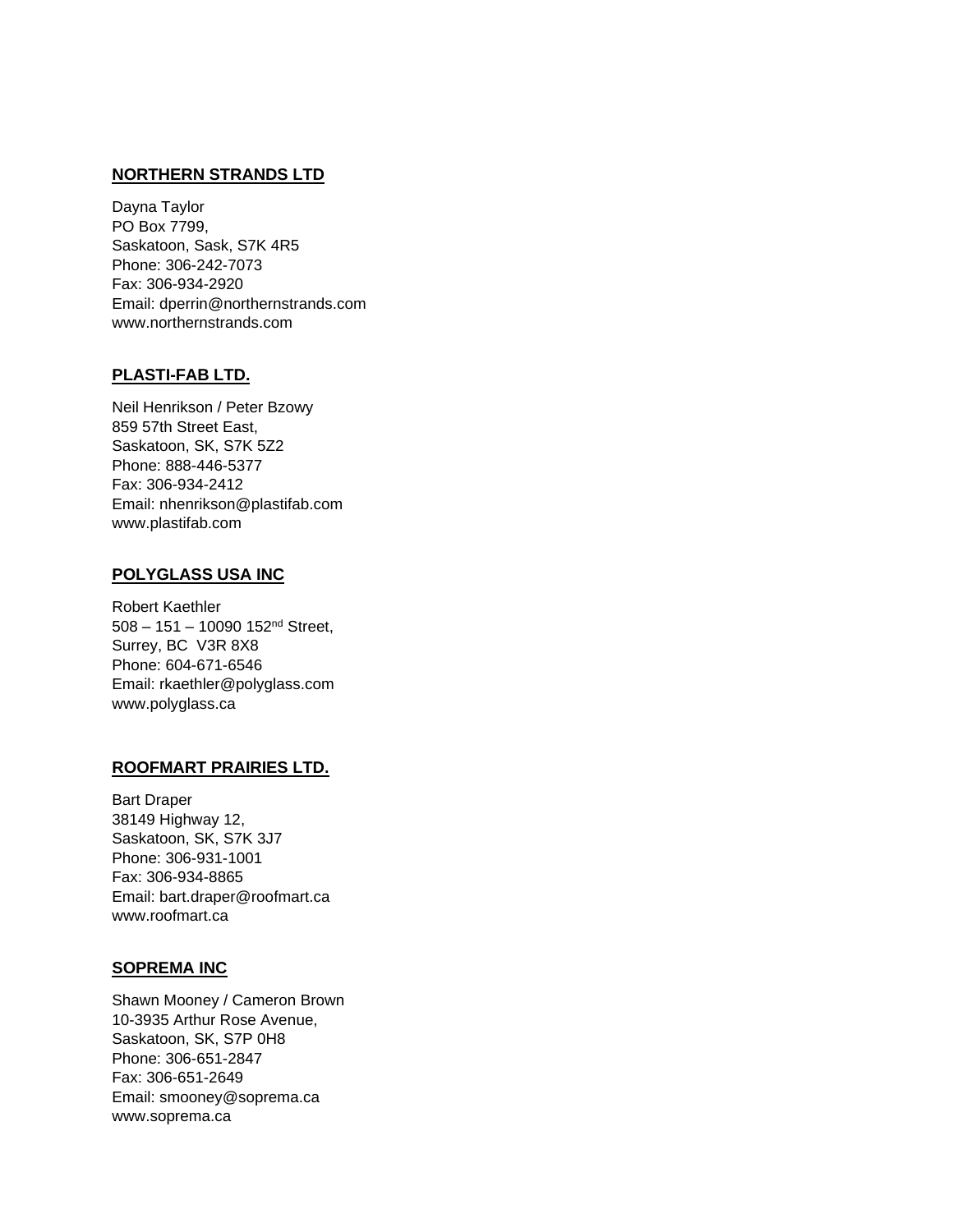## **TREMCO CANADA**

Mitch Empey 206 Brookdale Crescent, Saskatoon, SK, S7V 1K5 Phone: 306-222-5946 Fax: 306-374-3991 Email: [m.empey@sasktel.net](mailto:m.empey@sasktel.net) [www.tremcoroofing.com](http://www.tremcoroofing.com/)

## **WALLACE CONSTRUCTION SPECIALTIES**

James Waldbillig 1940 Ontario Avenue, Saskatoon, SK, S7K 1T6 Phone: 306-653-2020 Fax: 306-665-2142 Email: [jwaldbillig@wallace.sk.ca](mailto:jwaldbillig@wallace.sk.ca) [www.wallace.sk.ca](http://www.wallace.sk.ca/)

## **Associate Satellites**

## **BROCK WHITE CANADA COMPANY**

Jason Farthing / Todd Hassen 803 48th Street East, Saskatoon, SK, S7K 0X5 Phone: 306-931-9255 Fax: 306-242-7113 Email: [jfarthing@brockwhite.com](mailto:jfarthing@brockwhite.com) [www.brockwhite.ca](http://www.brockwhite.ca/)

#### **CONVOY SUPPLY**

Jeremy Zerr 1600 Reynolds Street, Regina, SK, S4N 6A7 Phone: 800-721-5402 Fax: 306-721-5405 Email: [jeremy.zerr@convoy-supply.com](mailto:jeremy.zerr@convoy-supply.com) [www.convoy-supply.com](http://www.convoy-supply.com/)

## **INLAND AGGREGATES LIMITED**

Derek Lucik 136 107th Street East, Saskatoon, SK, S7N 3A5 Phone: 306-374-9434 Fax: 306-373-7727 Email: [dlucik@lehighcement.com](mailto:dlucik@lehighcement.com) [www.inlandcanada.com](http://www.inlandcanada.com/)